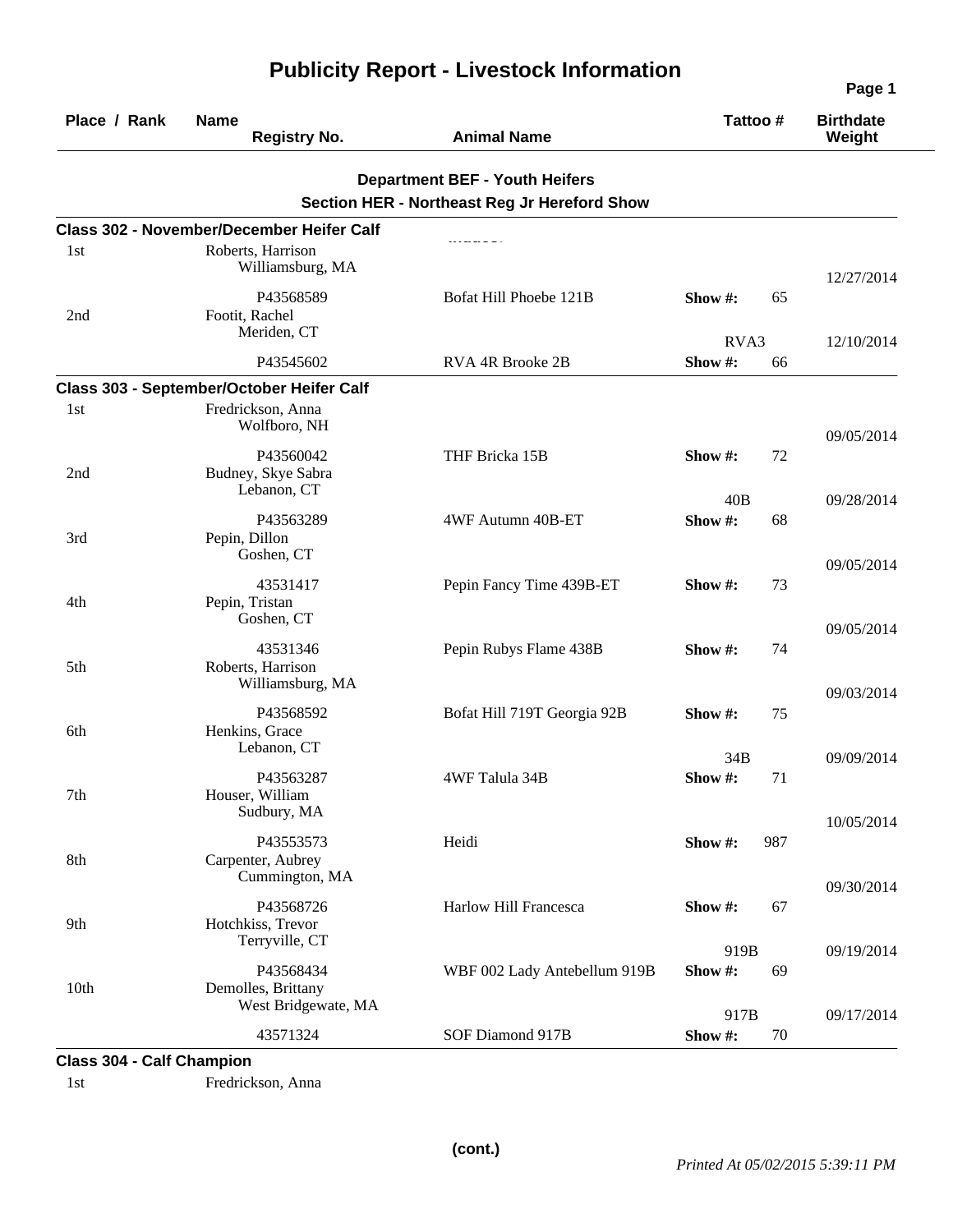| Place / Rank                         | <b>Name</b><br><b>Registry No.</b>               | <b>Animal Name</b>            | Tattoo#                            | <b>Birthdate</b><br>Weight |
|--------------------------------------|--------------------------------------------------|-------------------------------|------------------------------------|----------------------------|
| <b>Class 304 - Calf Champion</b>     | Group - - (cont.)<br>Wolfboro, NH                |                               |                                    |                            |
|                                      | P43560042                                        | THF Bricka 15B                | Show #:<br>72                      | 09/05/2014                 |
|                                      | <b>Class 305 - Reserve Calf Champion</b>         |                               |                                    |                            |
| 1 <sub>st</sub>                      | Budney, Skye Sabra<br>Lebanon, CT                |                               | 40B                                | 09/28/2014                 |
|                                      | P43563289                                        | 4WF Autumn 40B-ET             | Show#:<br>68                       |                            |
| <b>Class 307 - May/June Yearling</b> |                                                  |                               |                                    |                            |
| 1st                                  | Meg Hall<br>West Burlington, NY                  |                               | 420                                | 05/15/2014                 |
| 2nd                                  | 43512106<br>Clair, PJ<br>Fryeburg, ME            | <b>M&amp;M 400X Bliss 420</b> | Show#:<br>752                      |                            |
| 3rd                                  | P43516146<br>Fredrickson, Anna<br>Wolfboro, NH   | PJC Miss Divine 02B           | Show #:<br>200                     | 06/13/2014                 |
| 4th                                  | P43511795<br>Hotchkiss, Hailey<br>Terryville, CT | OBF Liona 07B                 | 80<br>Show #:                      | 05/06/2014                 |
|                                      |                                                  |                               | 67B                                | 06/07/2014                 |
| 5th                                  | 43508643<br>Sadie Compagnola<br>Bath, PA         | Blue Moon 2116 Dusty 67B      | Show#:<br>76                       |                            |
| 6th                                  | P43570117<br>Gilbert, Albert<br>North Granby, CT | REF 59Y Mona T46 B13          | <b>B13</b><br>Show#:<br>79         | 05/31/2014                 |
| 7th                                  | P43516185<br>Sniffen, Mark<br>Litchfield, CT     | Hemlock Knoll Annabelle       | GHK B <sub>2</sub><br>Show#:<br>77 | 06/05/2014                 |
|                                      | P43552356                                        | Trowbridge Maddie 498         | 78<br>Show $#$ :                   | 06/05/2014                 |
| <b>Class 308 - Summer Champion</b>   |                                                  |                               |                                    |                            |
| 1st                                  | Meg Hall<br>West Burlington, NY                  |                               | 420                                | 05/15/2014                 |
| 2nd                                  | 43512106<br>Clair, PJ<br>Fryeburg, ME            | <b>M&amp;M 400X Bliss 420</b> | Show #:<br>752                     | 06/13/2014                 |
|                                      | P43516146                                        | PJC Miss Divine 02B           | Show #:<br>200                     |                            |
| <b>Class 310 - April Yearling</b>    |                                                  |                               |                                    |                            |
| 1st                                  | Pepin, Kurtis<br>Goshen, CT                      |                               |                                    | 04/06/2014                 |
| 2nd                                  | 43507880<br>Forrest, Macalie<br>Pepperell, MA    | Pepin Keisha 421B-ET          | Show #:<br>81                      | 04/07/2014                 |
| 3rd                                  | 43573176<br>Billing, Abigail S                   | LF506X Alafia                 | Show #:<br>214                     |                            |

**(cont.)**

*Printed At 05/02/2015 5:39:11 PM*

**Page 2**

 $\overline{\phantom{0}}$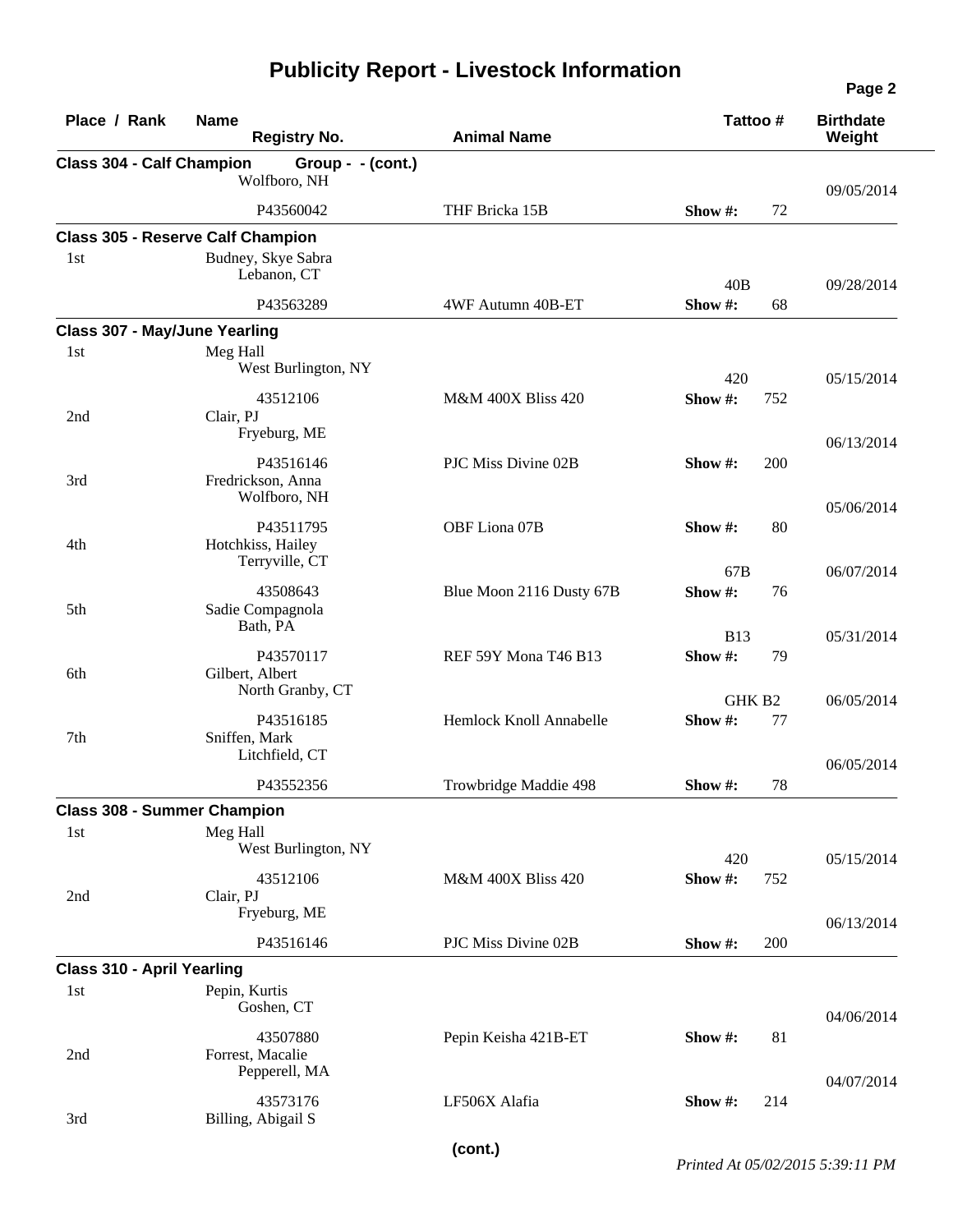| Place / Rank                         | <b>Name</b><br><b>Registry No.</b>                | <b>Animal Name</b>         | Tattoo#               | <b>Birthdate</b><br>Weight |
|--------------------------------------|---------------------------------------------------|----------------------------|-----------------------|----------------------------|
| Class 310 - April Yearling           | Group - - (cont.)<br>Greendell, NJ                |                            |                       | 04/02/2014                 |
|                                      | P43506429                                         | GP Bailey Opal 27U 139B-ET | 82<br>Show #:         |                            |
| <b>Class 311 - March Yearling</b>    |                                                   |                            |                       |                            |
| 1st                                  | Dermody, Christian<br>Linwood, NY                 |                            |                       | 03/02/2014                 |
| 2nd                                  | P43498930<br>Bickford, Monique M<br>Clinton, ME   | LLH 8051 Ms Excelence 214  | 85<br>Show #:<br>3314 | 03/31/2014                 |
| 3rd                                  | P43499370<br>Hurley, Tim<br>Carver, MA            | <b>WWF3314</b>             | Show#:<br>83          |                            |
|                                      | P43498635                                         | THF Fiona 9B               | Show#:<br>84          | 03/25/2014                 |
| <b>Class 312 - Spring Champion</b>   |                                                   |                            |                       |                            |
| 1st                                  | Dermody, Christian<br>Linwood, NY                 |                            |                       | 03/02/2014                 |
| 2nd                                  | P43498930<br>Pepin, Kurtis<br>Goshen, CT          | LLH 8051 Ms Excelence 214  | Show #:<br>85         |                            |
|                                      | 43507880                                          | Pepin Keisha 421B-ET       | 81<br>Show #:         | 04/06/2014                 |
| <b>Class 314 - February Yearling</b> |                                                   |                            |                       |                            |
| 1st                                  | Fredrickson, Erik<br>Wolfeboro, NH                |                            |                       | 02/22/2014                 |
| 2nd                                  | P43498629<br>Pepin, Tristan<br>Goshen, CT         | THF Corra 1B               | 88<br>Show #:         | 02/28/2014                 |
|                                      | 43526253                                          | DEP Ms Vania 148-ET        | Show #:<br>87         |                            |
| <b>Class 315 - January Yearling</b>  |                                                   |                            |                       |                            |
| 1st                                  | Pepin, Dillon<br>Goshen, CT                       |                            |                       | 01/13/2014                 |
| 2nd                                  | 43502131<br>Thompson, Carlee<br>Canisteo, NY      | Pepin Micky 411B           | Show #:<br>91         |                            |
| 3rd                                  | 43492826<br>Hotchkiss, Hailey<br>Terryville, CT   | Delhawk JTH KO Ciara 5B-ET | 92<br>Show #:         | 01/08/2014                 |
| 4th                                  | 43509867<br>Hotchkiss, Hailey<br>Williamsburg, MA | Blue Moon S01 Bella 16B-ET | 16B<br>Show #:<br>94  | 01/06/2014                 |
| 5th                                  | P43462983<br>Sniffen, Matthew<br>Litchfield, CT   | Bofat Hill 743 Roo 11B     | Show #:<br>93         | 01/06/2014                 |
|                                      | 43506322                                          | GP Bailey Darlin 68        | Show #:<br>90         | 01/17/2014                 |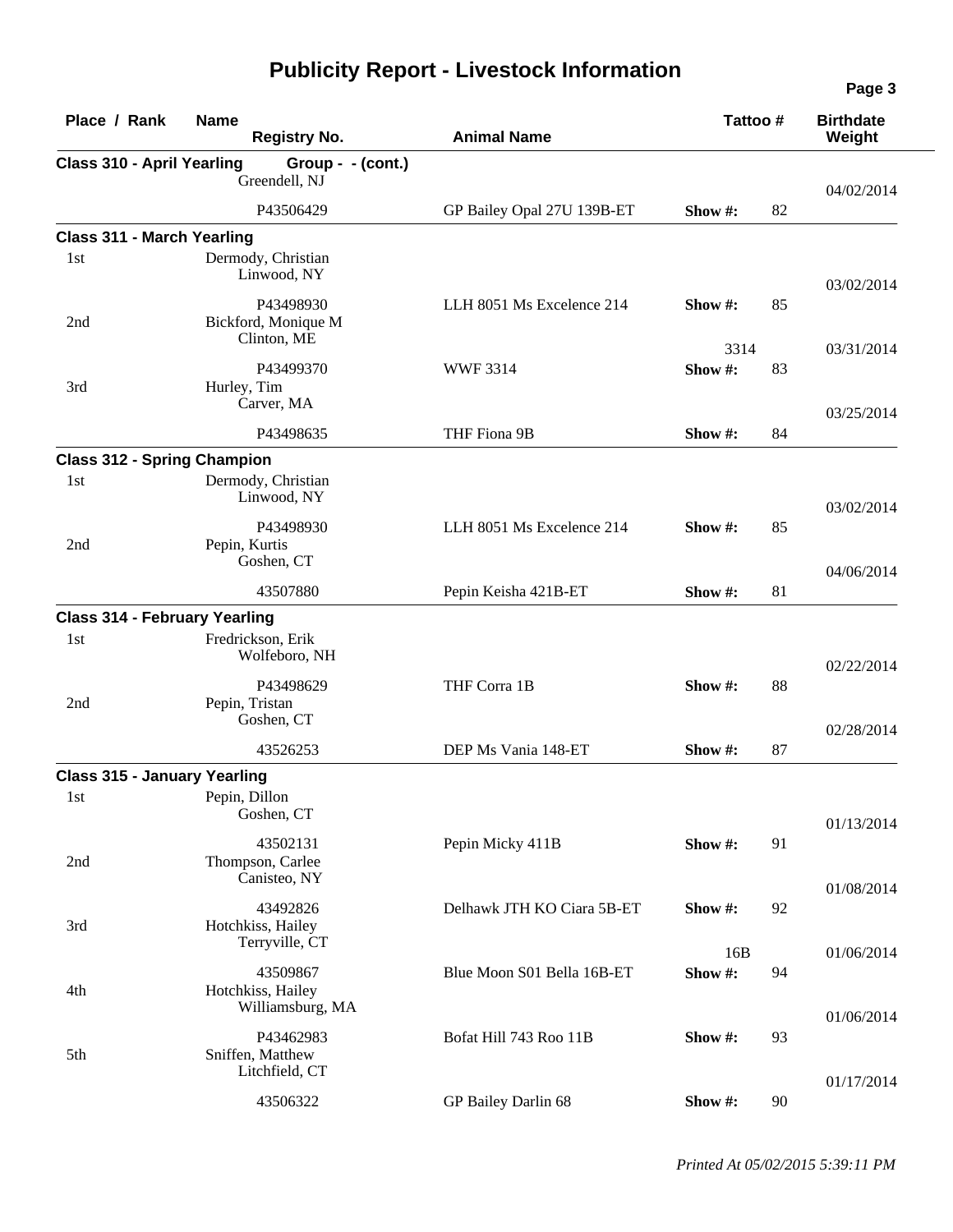| Place / Rank | <b>Name</b>                                | <b>Registry No.</b>                                   | <b>Animal Name</b>                     |                | Tattoo # | <b>Birthdate</b><br>Weight |
|--------------|--------------------------------------------|-------------------------------------------------------|----------------------------------------|----------------|----------|----------------------------|
|              |                                            | Class 316 - September - December Yearling             |                                        |                |          |                            |
| 1st          |                                            | Francis, Tanner D<br>Brooklyn, CT                     |                                        |                |          |                            |
| 2nd          |                                            | P43468436<br>Pepin, Kurtis                            | TF VDL GlamorousGinger 1310-ET Show #: | 1310           | 97       | 10/11/2013                 |
| 3rd          |                                            | Goshen, CT<br>43451011<br>Budney, Elliot Davis        | Pepin Tiki 355A                        | Show $#$ :     | 98       | 09/13/2013                 |
|              |                                            | Lebanon, CT                                           |                                        | 33A            |          | 08/21/2013                 |
| 4th          |                                            | P43457680<br>Billing, Abigail S<br>Greendell, NJ      | 4WF Timeless 33A-ET                    | Show#:         | 101      |                            |
| 5th          |                                            | P43462413<br>McIntyre, Rachel                         | GP Sweet Annie 0058 115A-ET            | Show $\#$ :    | 99       | 09/01/2013                 |
| 6th          |                                            | North Brokfield, MA<br>P43440670<br>Carpenter, Aubrey | Abra 4R Spice 60A                      | 60A<br>Show #: | 100      | 09/01/2013                 |
|              |                                            | Cummington, MA<br>P43465661                           | 1HHF Victoria                          | Show $#$ :     | 95       | 12/04/2013                 |
|              | <b>Class 317 - Senior Champion</b>         |                                                       |                                        |                |          |                            |
| 1st          |                                            | Francis, Tanner D<br>Brooklyn, CT                     |                                        | 1310           |          | 10/11/2013                 |
|              |                                            | P43468436                                             | TF VDL GlamorousGinger 1310-ET Show #: |                | 97       |                            |
|              | <b>Class 317 - Senior Champion</b>         |                                                       |                                        |                |          |                            |
|              |                                            | Brooklyn, CT                                          |                                        | 1310           |          | 10/11/2013                 |
|              |                                            | P43468436                                             | TF VDL GlamorousGinger 1310-ET Show #: |                | 97       |                            |
|              | <b>Class 318 - Reserve Senior Champion</b> |                                                       |                                        |                |          |                            |
| 1st          |                                            | Fredrickson, Erik<br>Wolfeboro, NH                    |                                        |                |          | 02/22/2014                 |
|              |                                            | P43498629                                             | THF Corra 1B                           | Show #:        | 88       |                            |
|              | <b>Class 319 - Grand Champion</b>          |                                                       |                                        |                |          |                            |
| 1st          | Meg Hall                                   | West Burlington, NY                                   |                                        | 420            |          | 05/15/2014                 |
|              |                                            | 43512106                                              | <b>M&amp;M 400X Bliss 420</b>          | Show#:         | 752      |                            |
| 1st          | <b>Class 320 - Reserve Grand Champion</b>  | Francis, Tanner D<br>Brooklyn, CT                     |                                        |                |          |                            |
|              |                                            | P43468436                                             | TF VDL GlamorousGinger 1310-ET Show #: | 1310           | 97       | 10/11/2013                 |
|              | <b>Class 320 - Reserve Grand Champion</b>  | Brooklyn, CT                                          |                                        |                |          |                            |
|              |                                            | P43468436                                             | TF VDL GlamorousGinger 1310-ET Show #: | 1310           | 97       | 10/11/2013                 |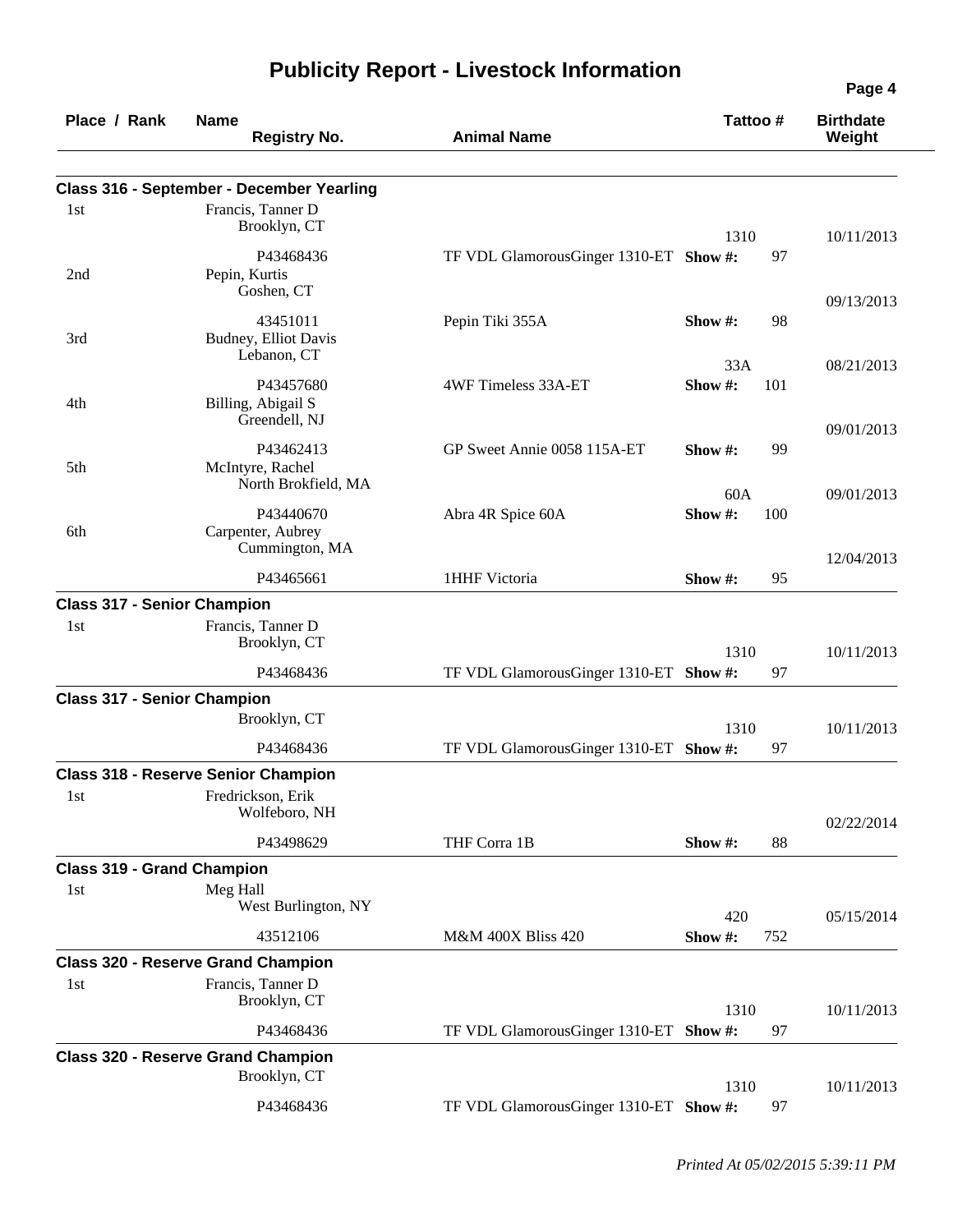| Place / Rank                            | <b>Name</b><br><b>Registry No.</b>                                                     | <b>Animal Name</b>            |            | Tattoo# | <b>Birthdate</b><br>Weight |
|-----------------------------------------|----------------------------------------------------------------------------------------|-------------------------------|------------|---------|----------------------------|
|                                         | Class 321 - Bred & Owned Bull Calf                                                     |                               |            |         |                            |
| 1st                                     | Roberts, Harrison<br>Williamsburg, MA                                                  |                               |            |         |                            |
| 2nd                                     | P43568594<br>Forrest, Kamryn                                                           | Bofat Hill S109 Danger 101B   | Show #:    | 105     | 10/11/2014                 |
|                                         | Pepperell, MA                                                                          |                               |            |         | 01/01/2015                 |
| 3rd                                     | Billing, Abigail S<br>Greendell, NJ                                                    | KEF 100W New Town 101C        | Show $#$ : | 110     | 11/26/2014                 |
| 4th                                     | P43560790<br>McIntyre, Rachel                                                          | GP Storm Surge 91Z 151B       | Show $#$ : | 103     |                            |
|                                         | North Brokfield, MA                                                                    |                               | 101C       |         | 01/01/2015                 |
|                                         |                                                                                        | MCF Victory 101C              | Show#:     | 102     |                            |
| 1st                                     | <b>Class 322 - Bred &amp; Owned Yearling Bull</b><br>Dermody, Christian<br>Linwood, NY |                               |            |         | 03/13/2014                 |
| 2nd                                     | P43475909<br>Billing, Abigail S<br>Greendell, NJ                                       | LLH 8051 Vulcan 314           | Show $#$ : | 106     |                            |
| 3rd                                     | P43506316<br>McIntyre, Rachel                                                          | GP Master & Comander 50Y 124B | Show #:    | 108     | 01/06/2014                 |
|                                         | North Brokfield, MA                                                                    |                               | 108B       |         | 01/08/2014                 |
|                                         | 43508057                                                                               | MCF 144U 123Y Outlaw 108B     | Show#:     | 107     |                            |
| <b>Class 323 - Champion Bull</b><br>1st | Dermody, Christian<br>Linwood, NY                                                      |                               |            |         |                            |
|                                         | P43475909                                                                              | LLH 8051 Vulcan 314           | Show #:    | 106     | 03/13/2014                 |
|                                         | <b>Class 324 - Reserve Champion Bull</b>                                               |                               |            |         |                            |
| 1st                                     | Roberts, Harrison<br>Williamsburg, MA                                                  |                               |            |         | 10/11/2014                 |
|                                         | P43568594                                                                              | Bofat Hill S109 Danger 101B   | Show #:    | 105     |                            |
|                                         | Class 331 - Cow/Calf - 2 Year Old                                                      |                               |            |         |                            |
| 1st                                     | Forrest, Kamryn<br>Pepperell, MA                                                       |                               |            |         | 01/01/2015                 |
| 2nd                                     | Houser, William<br>Sudbury, MA                                                         | KEF 100W New Town 101C        | Show #:    | 110     |                            |
| 3rd                                     | P43313214<br>Footit, Rachel                                                            | <b>HAzel 8052</b>             | Show #:    | 987     | 08/05/2012                 |
|                                         | Meriden, CT                                                                            |                               | RVA3       |         | 12/10/2014                 |
| 4th                                     | P43545602<br>Sarah Mullen                                                              | RVA 4R Brooke 2B              | Show #:    | 112     |                            |